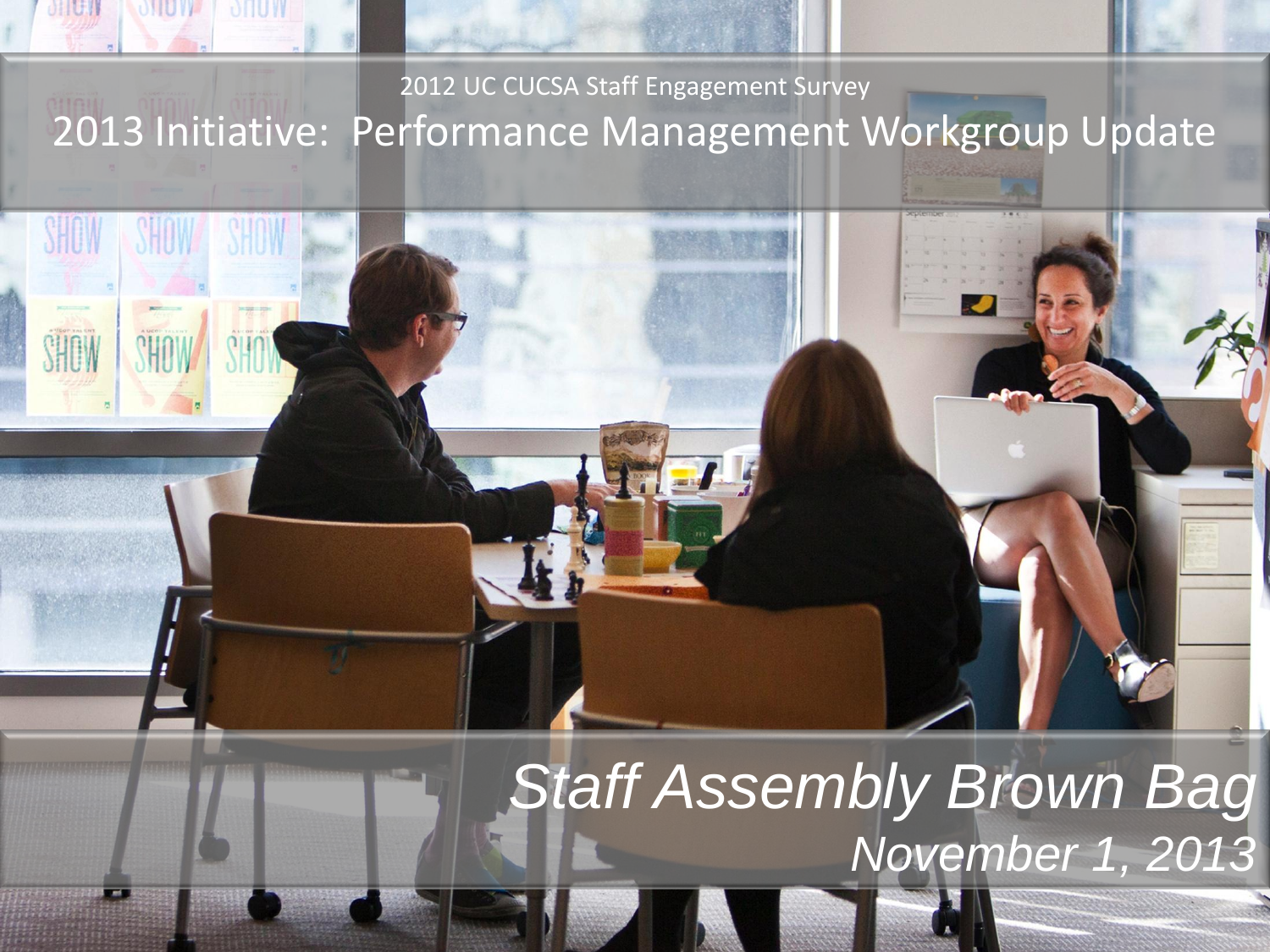#### **WELCOME**

Survey Objectives

Survey Outcomes

Approach

Emerging Themes Managers Recognition Perf. Mgmt. Tools

Compensation

Next Steps

Questions & Feedback

# 2012 UC CUCSA Staff Engagement Survey

# **Performance Management Workgroup**

# Staff Assembly Brown Bag Update November 1, 2013

Garen Corbett Ryan Chan, Pei-Ru Chao, Michael LaBriola, Paul Lechner, Stephanie Leider, Monica Lin, Doris Parham, Rebecca Stanek-Rykoff, and Lynn Tierney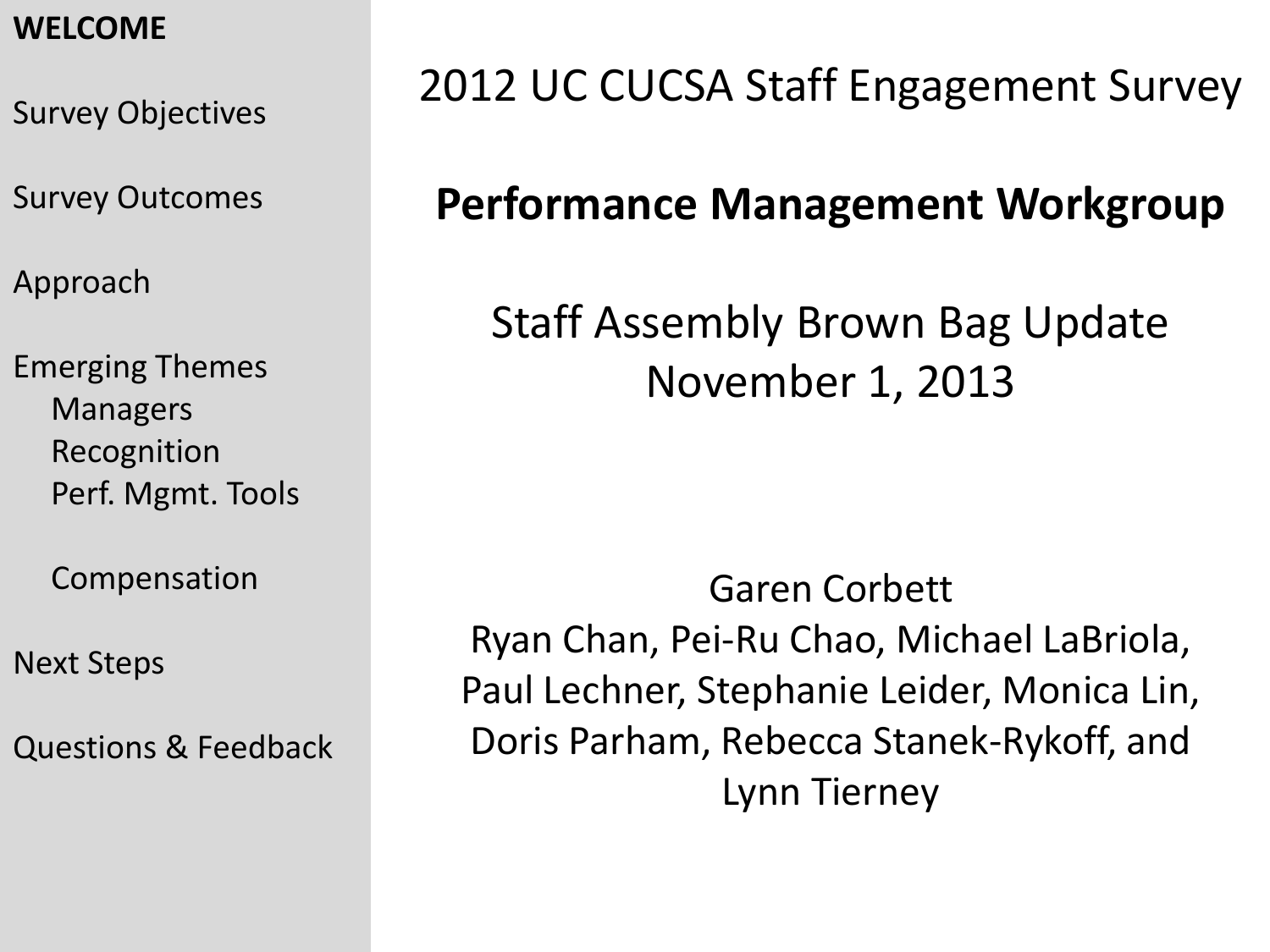#### **SURVEY OBJECTIVES**

- Survey Outcomes
- Approach

Emerging Themes Managers Recognition Perf. Mgmt. Tools

Compensation

Next Steps

Questions & Feedback

- Staff Engagement Survey in 2012 sought to understand the current state of engagement of the UC workforce and what drives engagement at UC specifically
- Identify strengths to build on and opportunities to address
- Involve and communicate with leaders and employees throughout the process
- Results of the survey for UCOP revealed three areas for improvement:
	- Career Planning and Development
	- $\checkmark$  Performance Management
	- Communications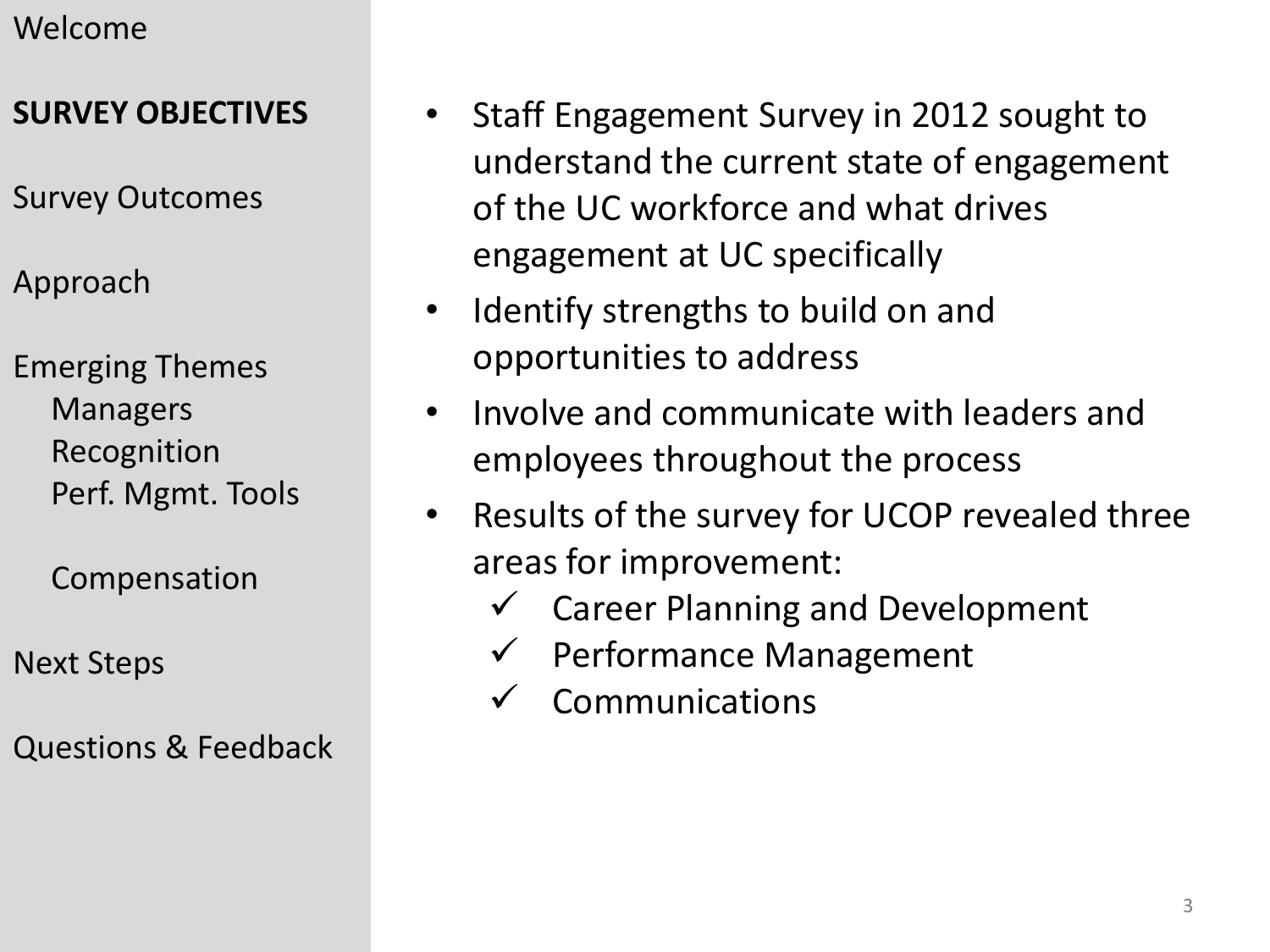Survey Objectives

#### **SURVEY OUTCOMES**

Approach

Emerging Themes Managers Recognition Perf. Mgmt. Tools

Compensation

Next Steps

Questions & Feedback

#### *I feel my personal contributions are recognized.*

64 8 28 UCOP  $\Box$  Favorable  $\Box$  Neutral  $\Box$  Unfavorable

National US Norm Global Universities Staff UC Overall

*I think my performance on the job is evaluated fairly.* 

http://www.ucop.edu/staff-assembly/\_files/staff-engagementsurvey/ucop-survey-results-with-page-numbers.pdf

70 74 72 73 7 11 13 10 23 15 15 17 UCOP National US Norm Global Universities Staff UC Overall  $\Box$  Favorable  $\Box$  Neutral  $\Box$  Unfavorable

66

14

20

26

8

66

4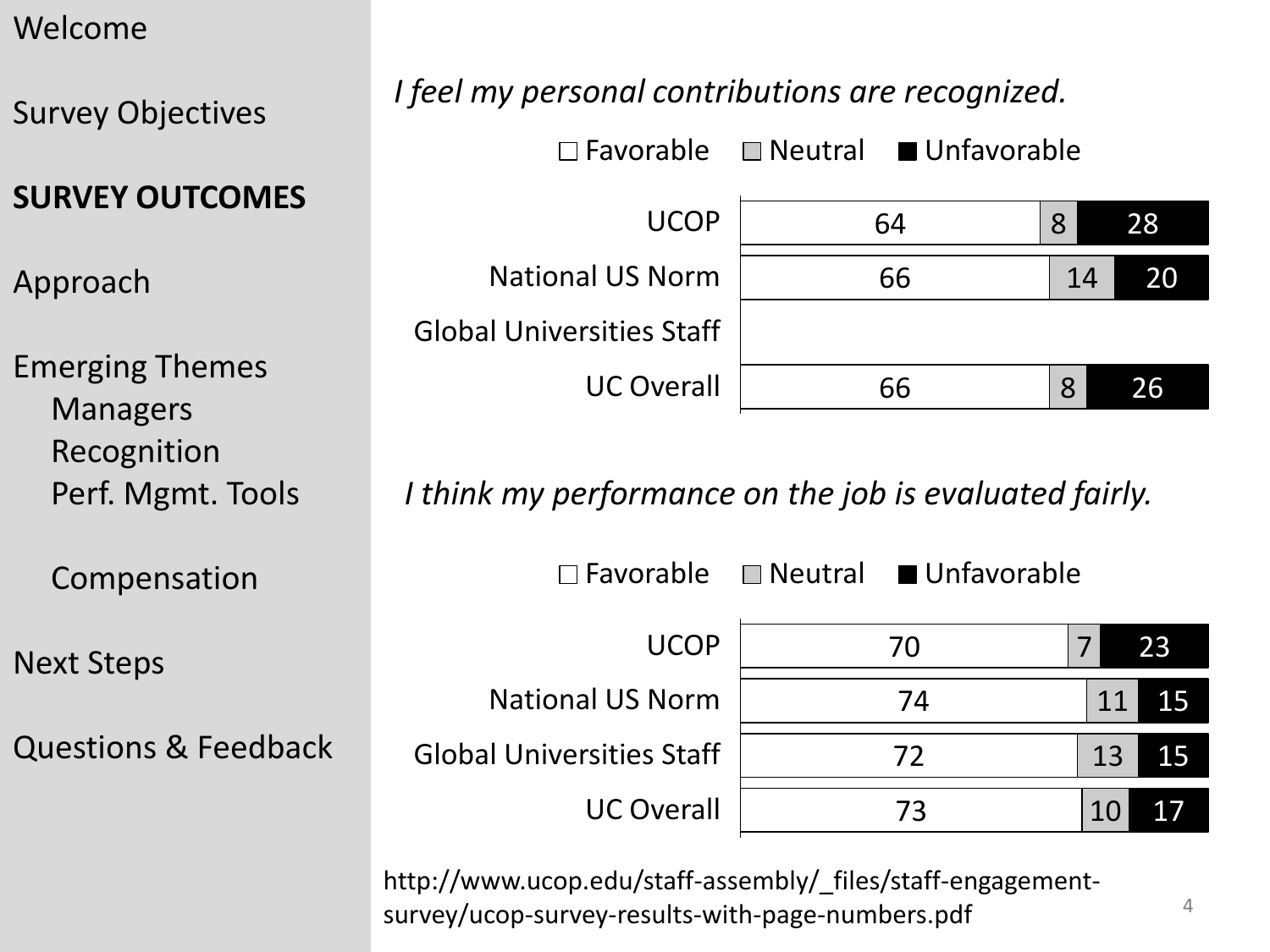Survey Objectives

**SURVEY OUTCOMES** 

Approach

Emerging Themes Managers Recognition Perf. Mgmt. Tools

Compensation

Next Steps

Questions & Feedback

## *I feel UC does a good job matching pay to performance.*



*My supervisor effectively deals with poor performers* 



http://www.ucop.edu/staff-assembly/\_files/staff-engagementsurvey/ucop-survey-results-with-page-numbers.pdf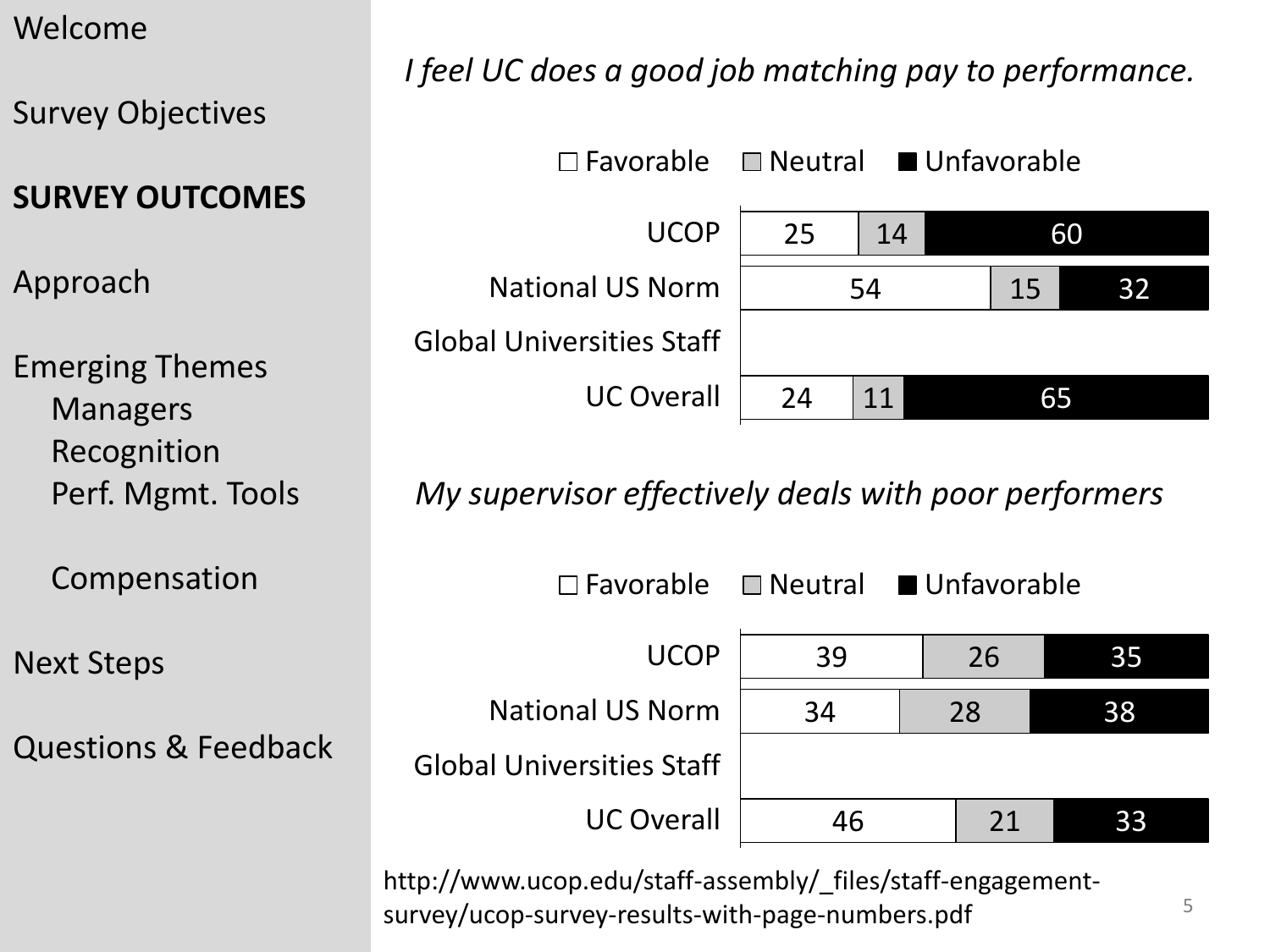Survey Objectives

#### **SURVEY OUTCOMES**

Approach

Emerging Themes Managers Recognition Perf. Mgmt. Tools

Compensation

Next Steps

Questions & Feedback

53% had favorable ratings around performance management (-11% benchmark). **≻39% of employees feel that their supervisor** "effectively deals with poor performers." 56% of employees feel that their supervisor "does a good job of building teamwork."

However, 70% of employees feel that their "performance on the job is evaluated fairly."

Towers noted that UC was 26% below benchmark on Organizational Change. Informs us to suggest "actionable" and "executable" proposals, given potential barriers to change.

http://www.ucop.edu/staff-assembly/\_files/staff-engagementsurvey/ucop-survey-results-with-page-numbers.pdf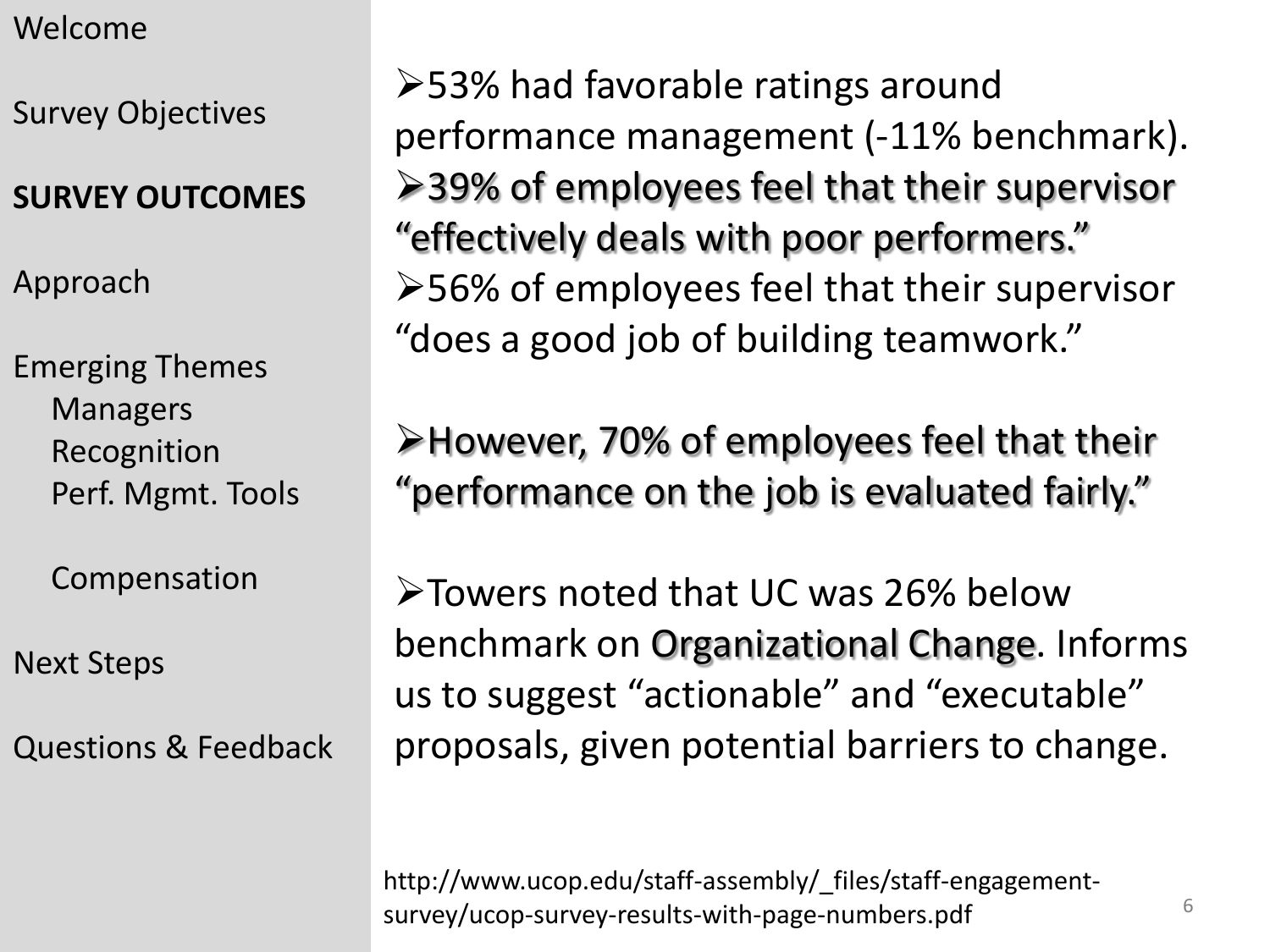Survey Objectives

Survey Outcomes

#### **APPROACH**

Emerging Themes Managers Recognition Perf. Mgmt. Tools

Compensation

Next Steps

Questions & Feedback

# **CHARTER FOR ENGAGEMENT WORK TEAMS**

- Develop recommendations and an action plan
- Provide input into an overall Engagement roadmap/ implementation plan

## **OUR PROCESS**

- Form **two** study groups: Pay for Performance and Performance Reviews
- Research best practices and peer university systems
- Reach out to experts in academia and government
- Conduct interviews with UCOP HR, Training and Compensation
- Conduct informal interviews

# **OUR OBJECTIVES**

- Offer developed and prioritized recommendations
- Communicate progress to staff
- Share action plan with Climate Council (Nov 18)
- Present to OP Leadership (Dec 19)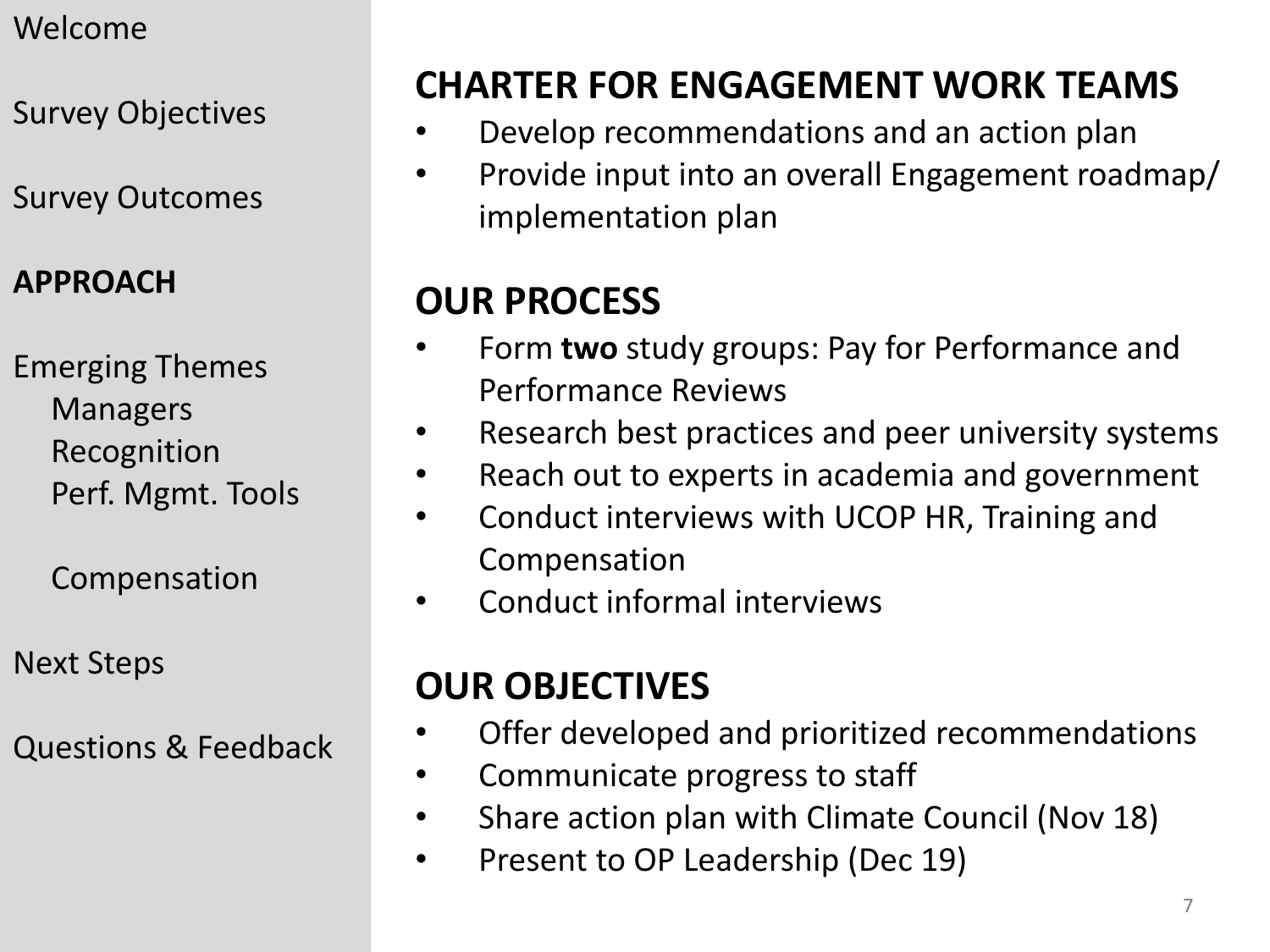Survey Objectives

Survey Outcomes

Approach

#### **EMERGING THEMES**

Managers Recognition Perf. Mgmt. Tools

Compensation

Next Steps

Questions & Feedback

## Emerging Themes

- 1. Need for training for **managers** on performance management overall, especially with regard to poor performers
	- Need for training on how to use existing tools that are available
	- Need for training and support to managers and supervisors that demonstrates a unified vision of expectations and best practices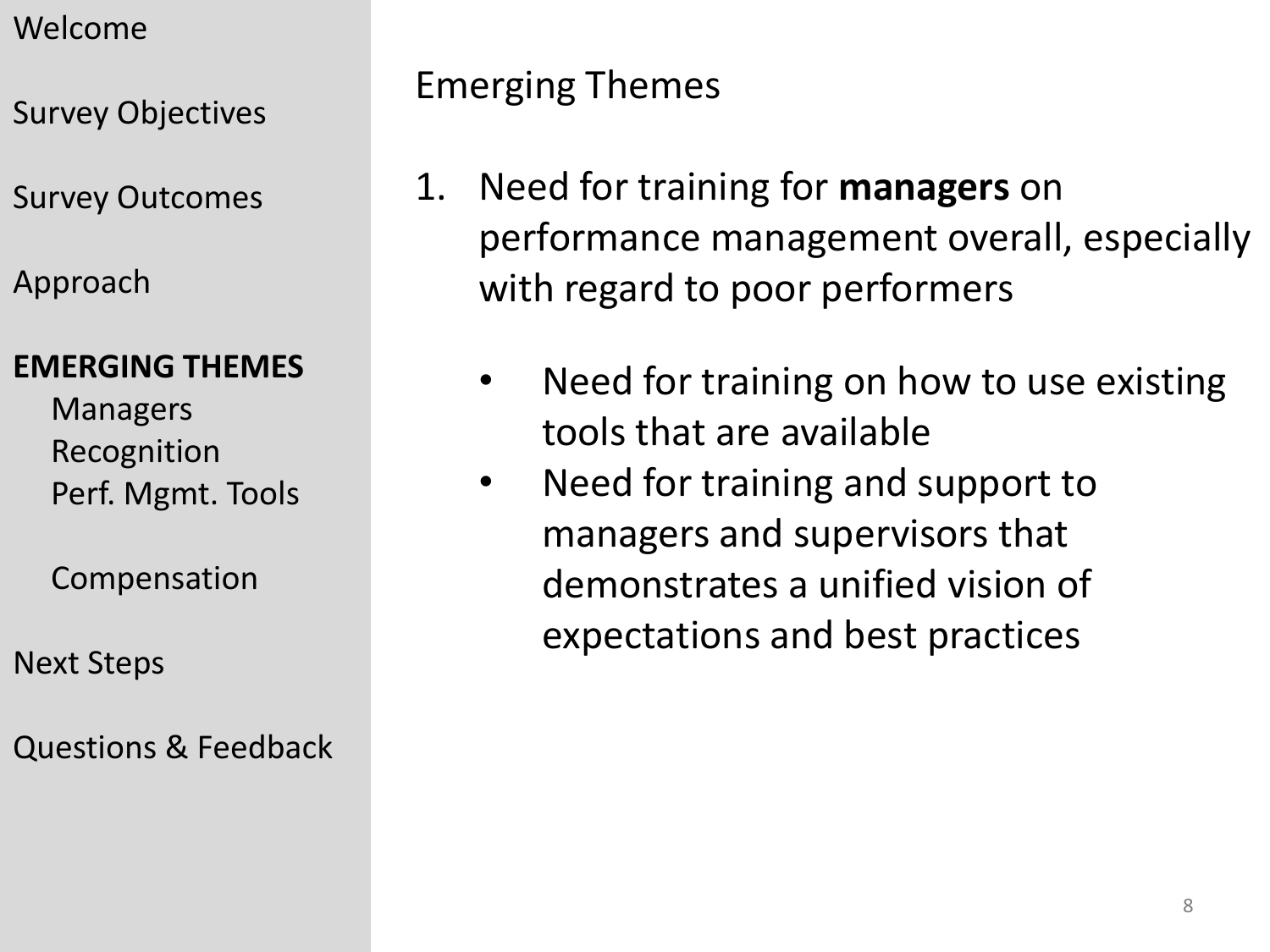Survey Objectives

Survey Outcomes

Approach

#### **EMERGING THEMES**

Managers Recognition Perf. Mgmt. Tools

Compensation

Next Steps

Questions & Feedback

Emerging Themes

- 2. Need to address **recognition**: show and demonstrate appreciation
	- A culture that embraces, recognizes, and lauds people being recognized for excellence and extra effort and accomplishments.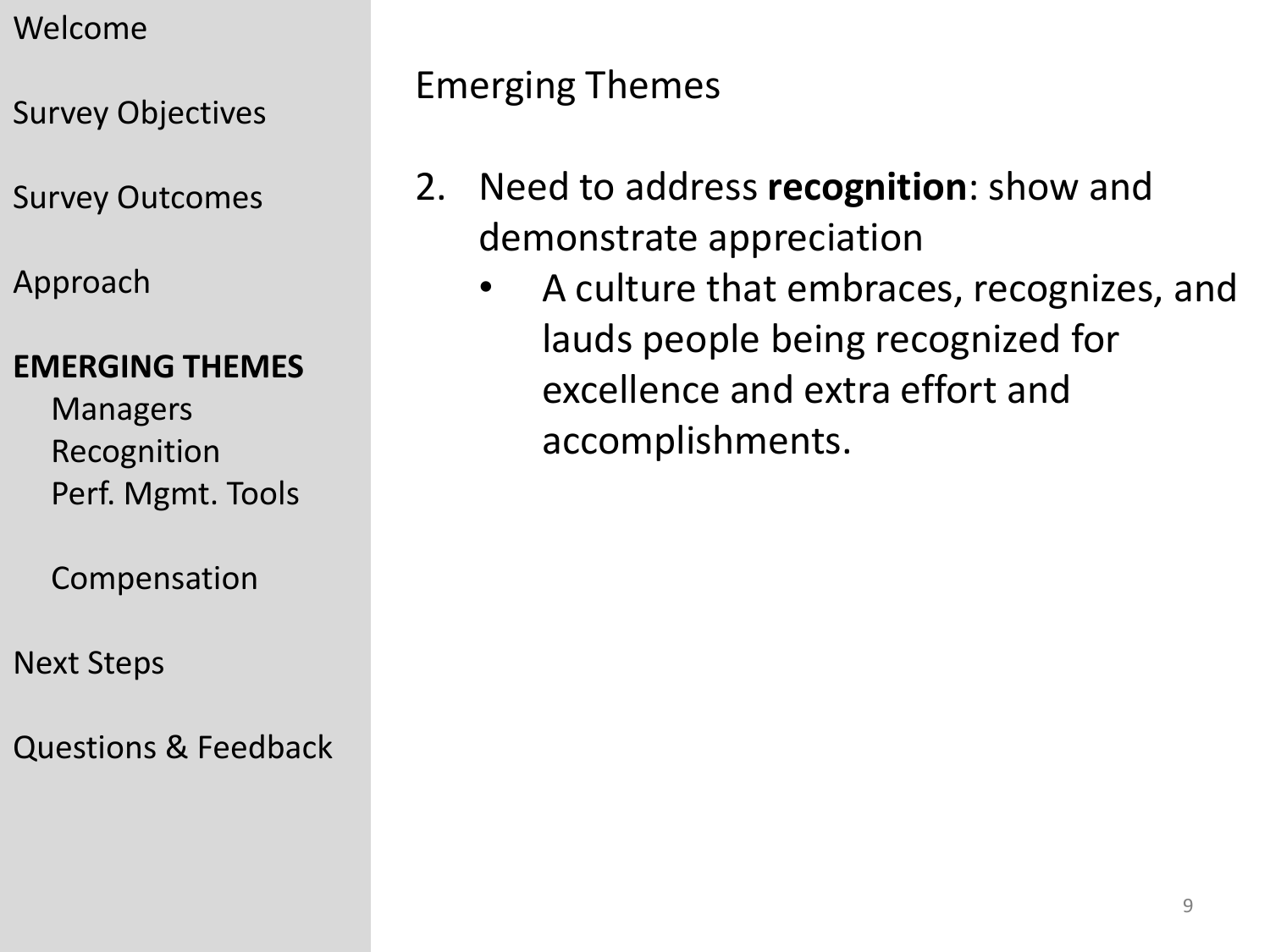- Welcome
- Survey Objectives
- Survey Outcomes
- Approach

#### **EMERGING THEMES**

- Managers Recognition Perf. Mgmt. Tools
- Compensation
- Next Steps
- Questions & Feedback

## Emerging Themes

3. Need to improve **performance measurement tools**, including the annual performance evaluation, performance standards, performance objectives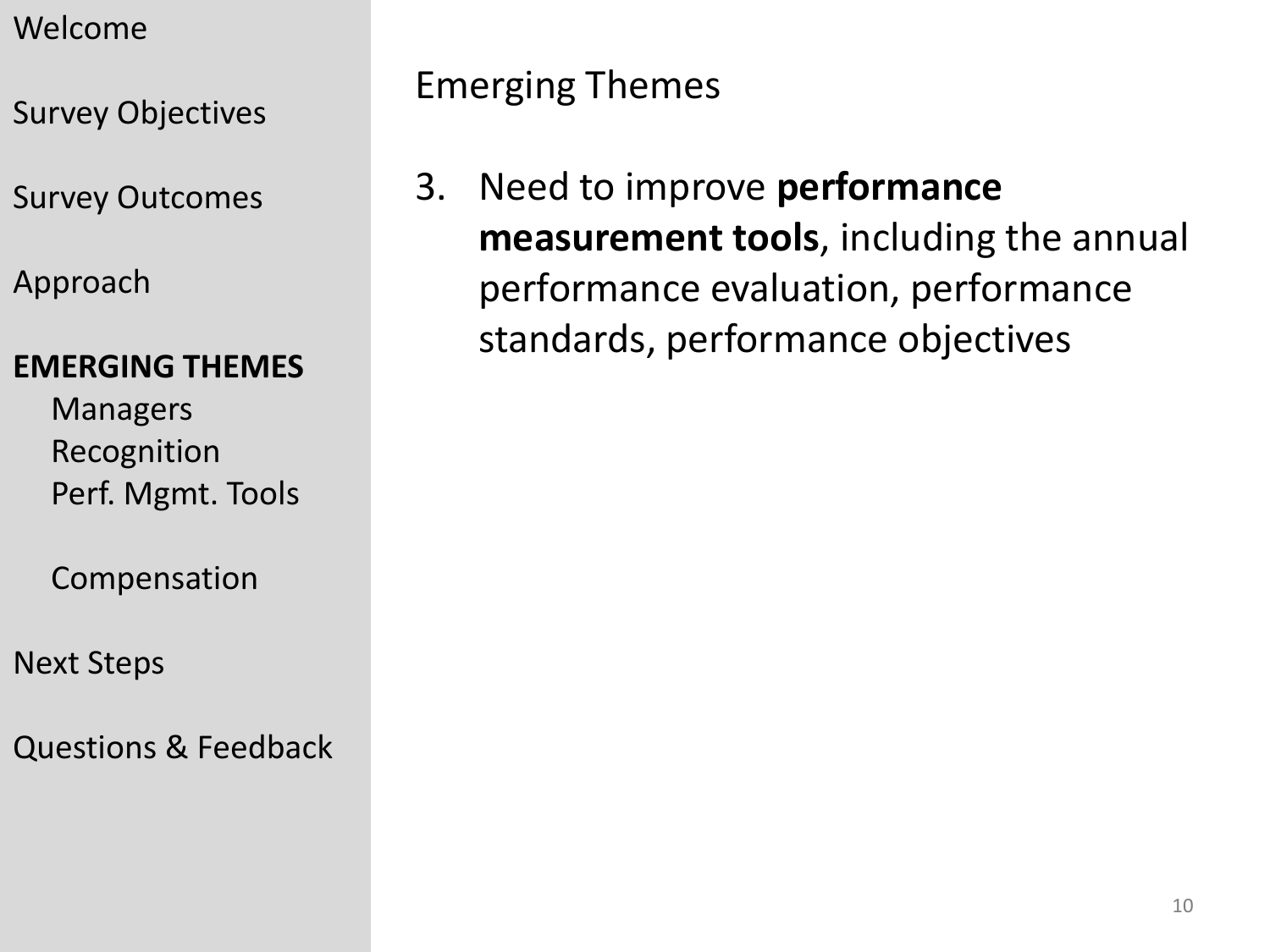- Welcome
- Survey Objectives
- Survey Outcomes
- Approach

#### **EMERGING THEMES**

- Managers Recognition Perf. Mgmt. Tools
- Compensation
- Next Steps
- Questions & Feedback

## Emerging Themes

4. The issues of overall **compensation** and compensation equity is still one that needs sustained attention and improvement, and the context of overall compensation relative to midpoint (Career Tracks data) is being considered by our group.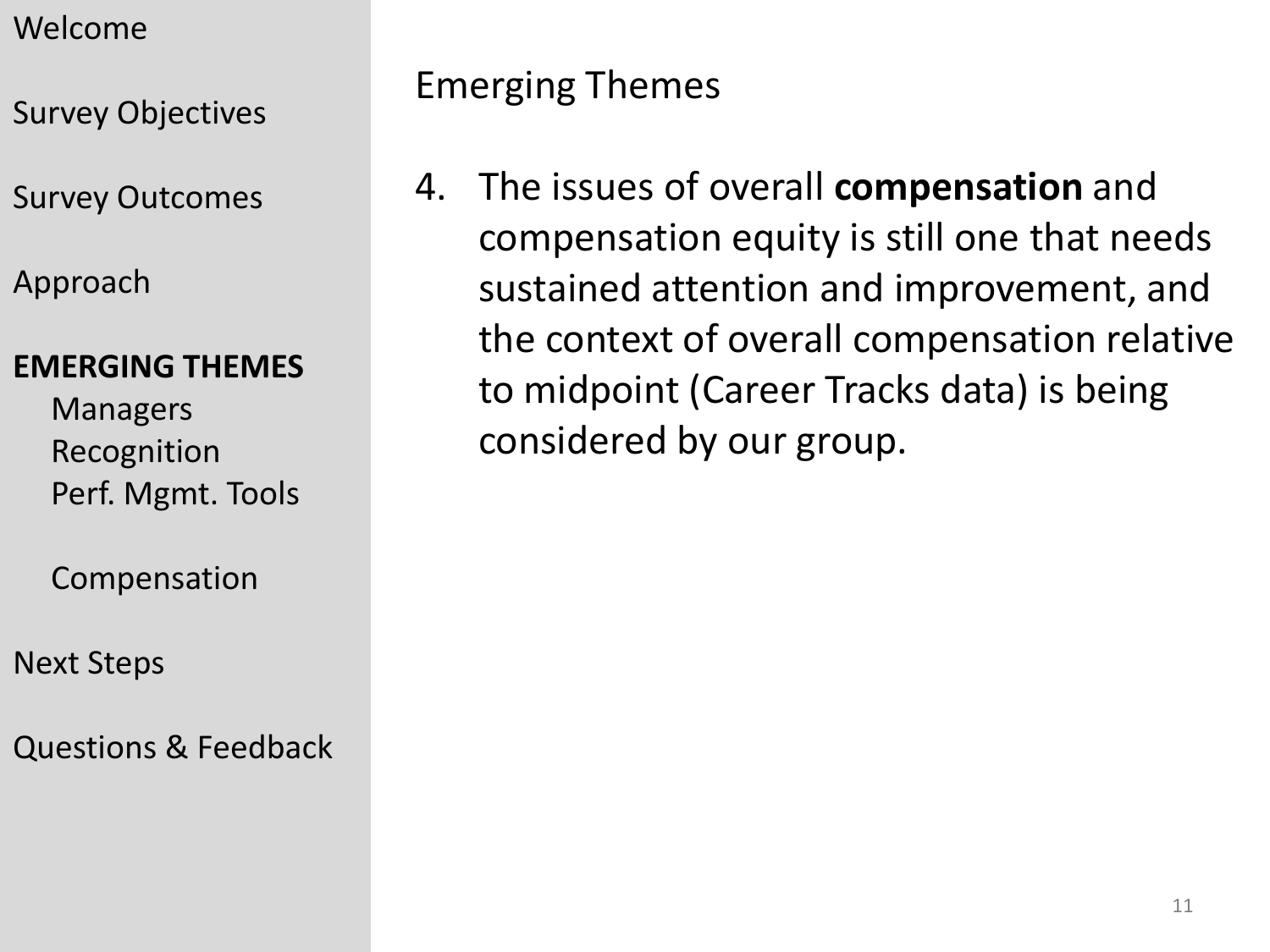Survey Objectives

Survey Outcomes

Approach

#### **EMERGING THEMES MANAGERS**

Recognition Perf. Mgmt. Tools

Compensation

Next Steps

Questions & Feedback

## **Preliminary recommendations for managers:**

- Require all managers to participate in a performance management class (1-2 hours long) at least once annually.
- Training for managers should focus on the benefits of initiating dialogue, emphasizing and encouraging goal-setting, managing poor performers, and becoming more skilled & confident in providing constructive performance feedback and developmental coaching.
- Encourage departments to develop a mission, vision and values statement aligned with UCOP goals and to assign goals to department employees that promote the department's mission, visions and values
- **Employees** should be strongly encouraged for taking available training as well!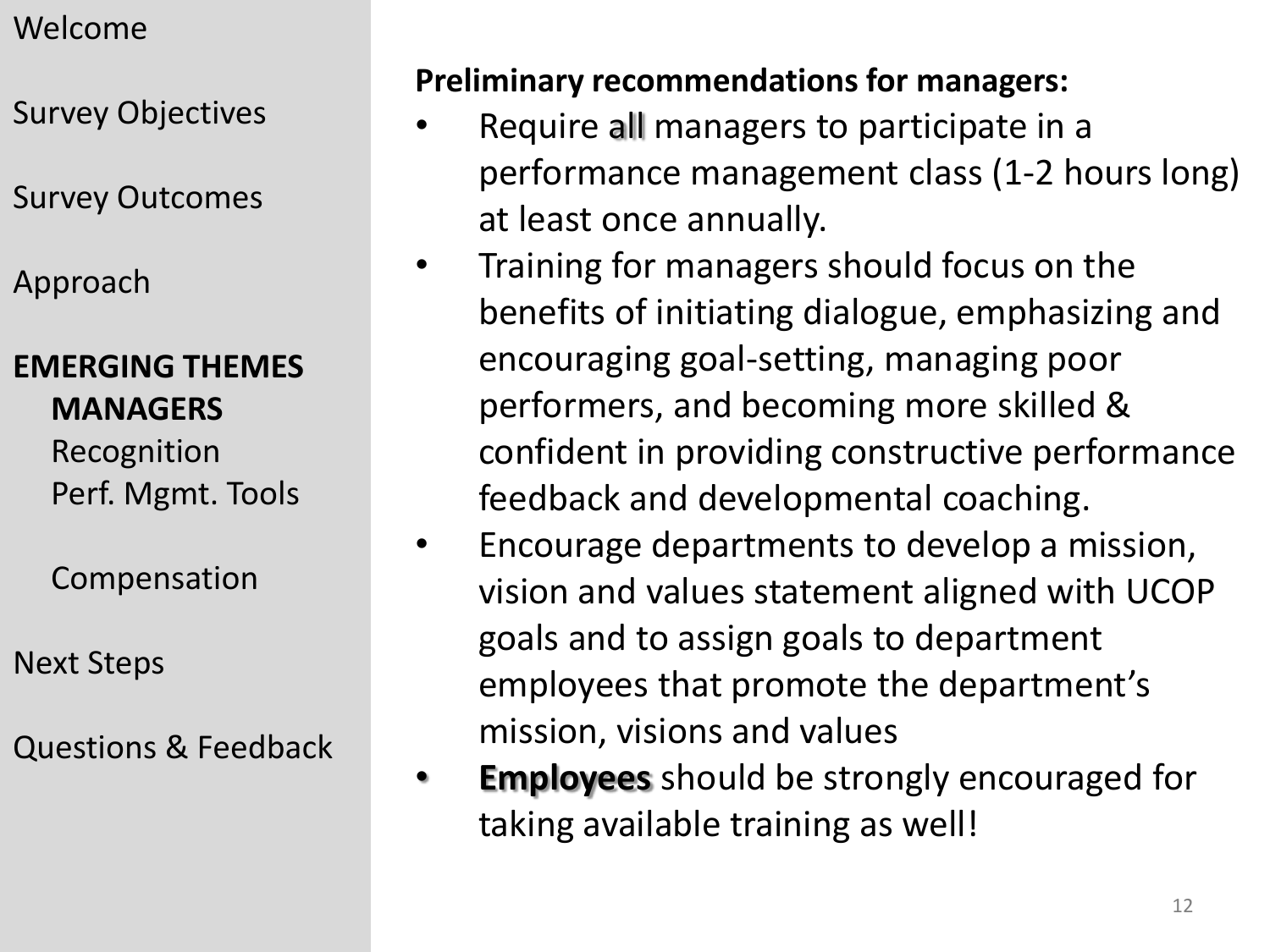Survey Objectives

Survey Outcomes

Approach

#### **EMERGING THEMES**

Managers **RECOGNITION** Perf. Mgmt. Tools

Next Steps

Questions & Feedback

#### **Preliminary recommendations for recognition:**

- More broadly and consistently communicate both the opportunities to give spot awards and the STAR program to staff, senior leadership, and department managers and supervisors.
- When STAR Awards are made, publicize them. Help create a culture that values and nurtures excellent performance.
- Allocate and create a central pool of funding for STAR– but would still require departments to have "skin in the game", such as a 70% - 30% split).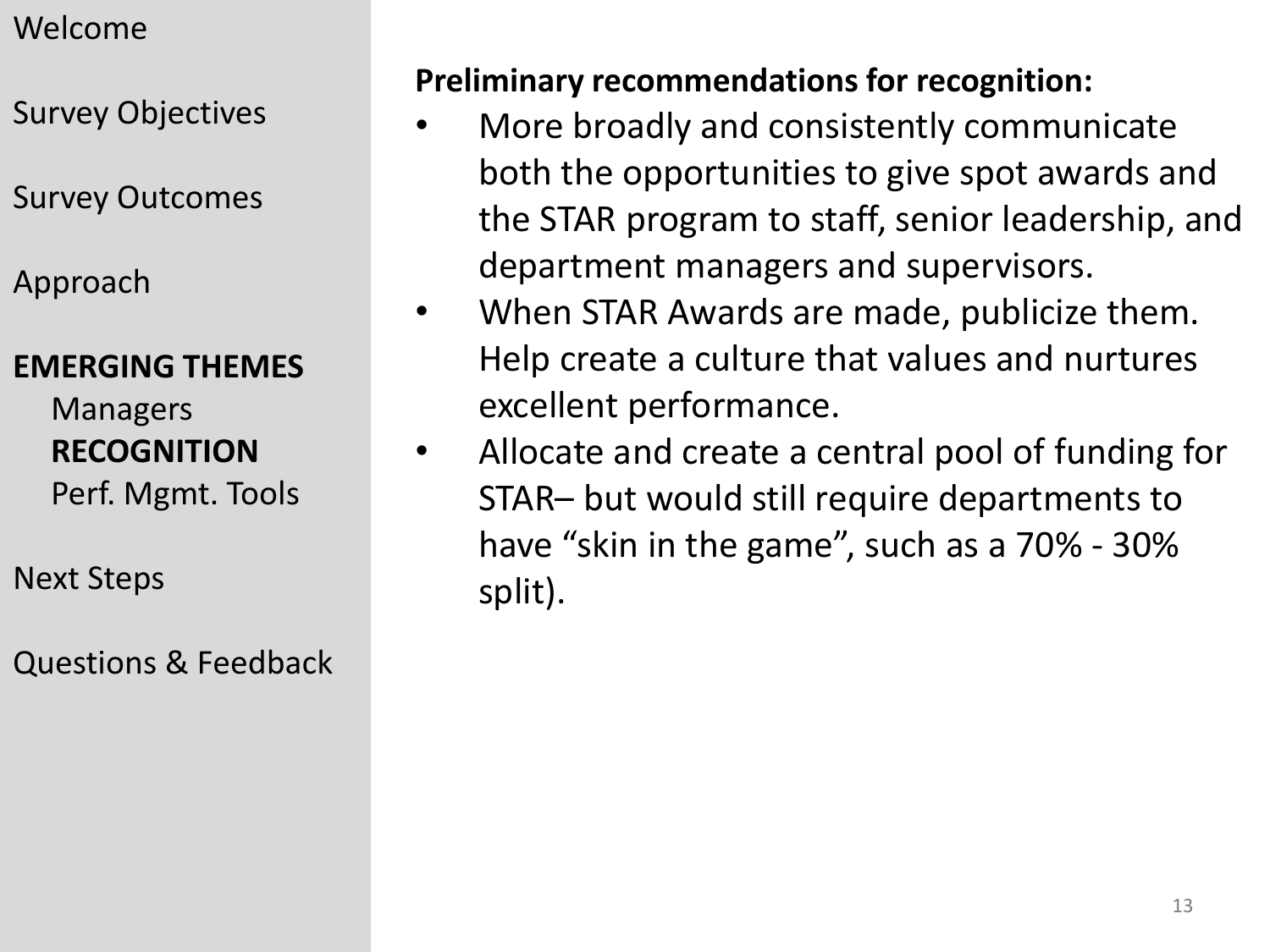Survey Objectives

Survey Outcomes

Approach

#### **EMERGING THEMES**

Managers Recognition **PERF. MGMT. TOOLS**

Next Steps

Questions & Feedback

#### **Preliminary recommendations for performance management tools:**

- Enhance standard UCOP performance evaluation instrument to include anchors to more specific competencies
	- Yet, allow/encourage departments to modify the standard instrument (tension between wanting a standard tool yet one that has flexibility)
- Implement the Halogen electronic assessment
- Explore the feasibility and advisability of implementing some form of "360" review
- Reviews of managers should include assessment of how well they are managing subordinates
- Encourage ongoing dialogue between employees and supervisors beyond the annual exchange
- Encourage more specific goal-setting at the individual/departmental/and UCOP-wide levels
- Increase clarity of UCOP's mission and goals
- Implement a regular engagement/morale survey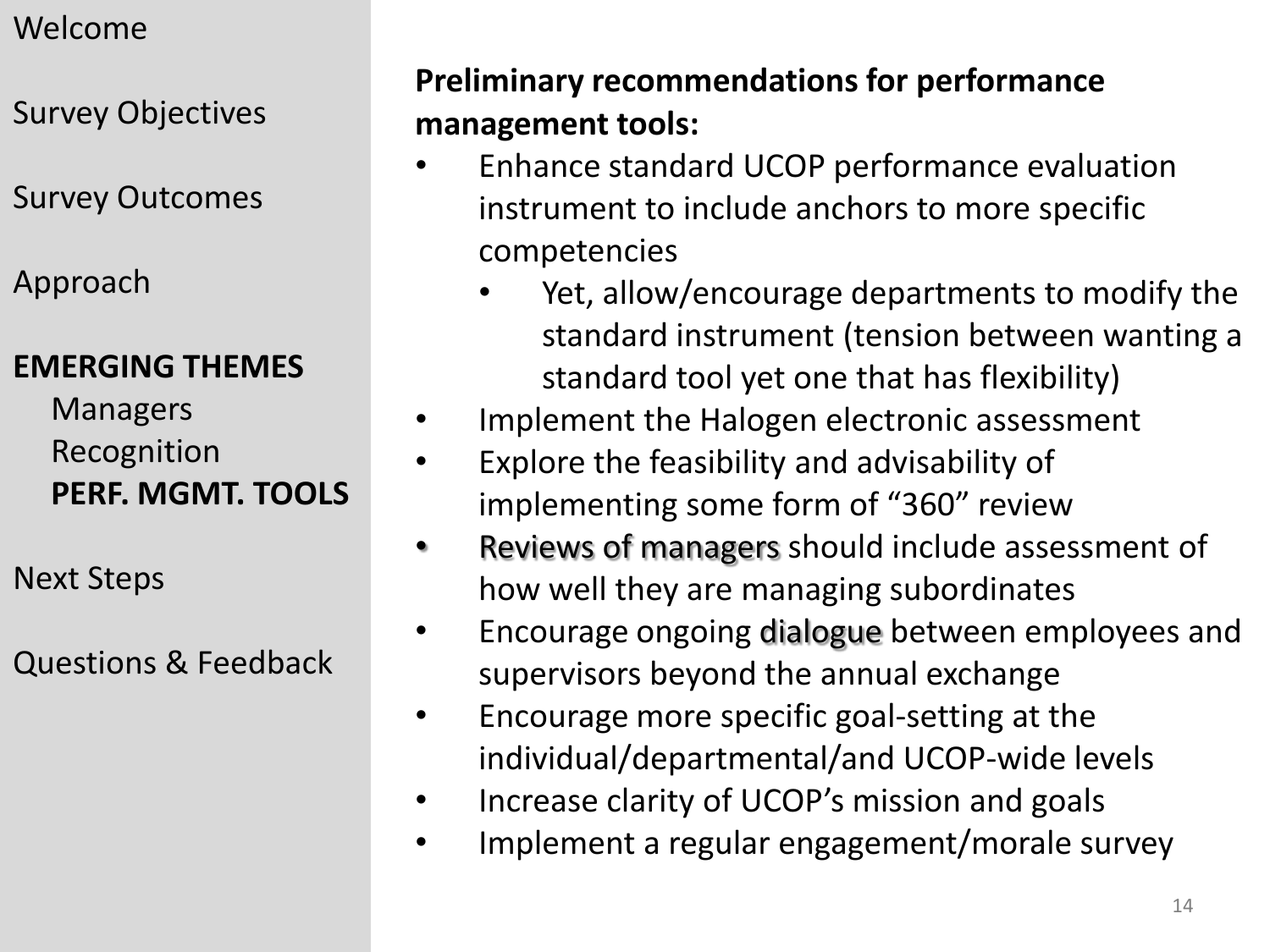Survey Objectives

Survey Outcomes

Approach

Emerging Themes Managers Recognition Perf. Mgmt. Tools

#### **NEXT STEPS**

Questions & Feedback

- Continue to research policies and practices
- Develop 3-5 recommendations
- Reach out to colleagues to review draft
- Ensure we are addressing all areas
- Align the report format with the Communications and Career Development workgroups to ensure a consistent presentation to the Climate Council on November 18th
- Refine presentation based on Climate Council feedback to present to Nathan Brostrom and other Executive Leaders on December 19th
- Combine into 1 short report